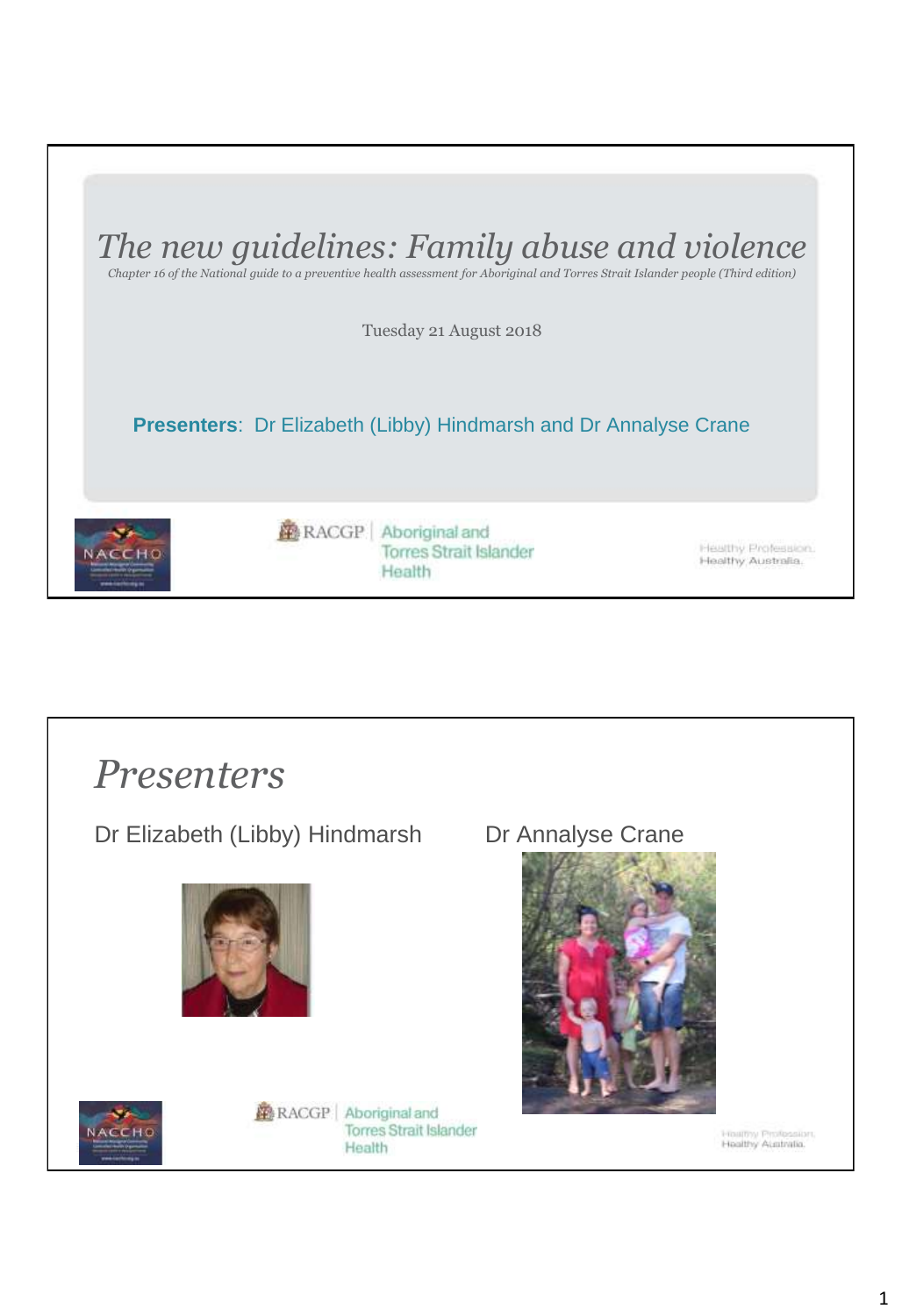#### *Acknowledgement of Country*

*The RACGP would like to acknowledge the traditional owners of the lands on which this webinar is being broadcast and we pay our respects to the elders, past and present.*





RACGP | Aboriginal and **Torres Strait Islander** Health

*call 1800 194 319 for webinar technical assistance*

Healthy Australia.

#### *Learning outcomes*

- Identify family abuse and violence by case finding and antenatal screening and other preventative interventions using Chapter 16: Family abuse and violence of the National Guide to a preventive health assessment for Aboriginal and Torres Strait Islander people (National Guide) as a resource.
- Outline the role of general practitioners (GPs), Practice Nurses (PN) and Aboriginal Health Workers (AHW) in the context of family abuse and violence (FAV) and Aboriginal and Torres Strait Islander people.
- Discuss the barriers to effective implementation of family abuse and violence support services faced by Aboriginal and Torres Strait Islander communities.
- Recognise how the National Guide can support best practice preventive healthcare for Aboriginal and Torres Strait Islander people.



RACGP | Aboriginal and **Torres Strait Islander** Health

builtiny Profession Healthy Australia.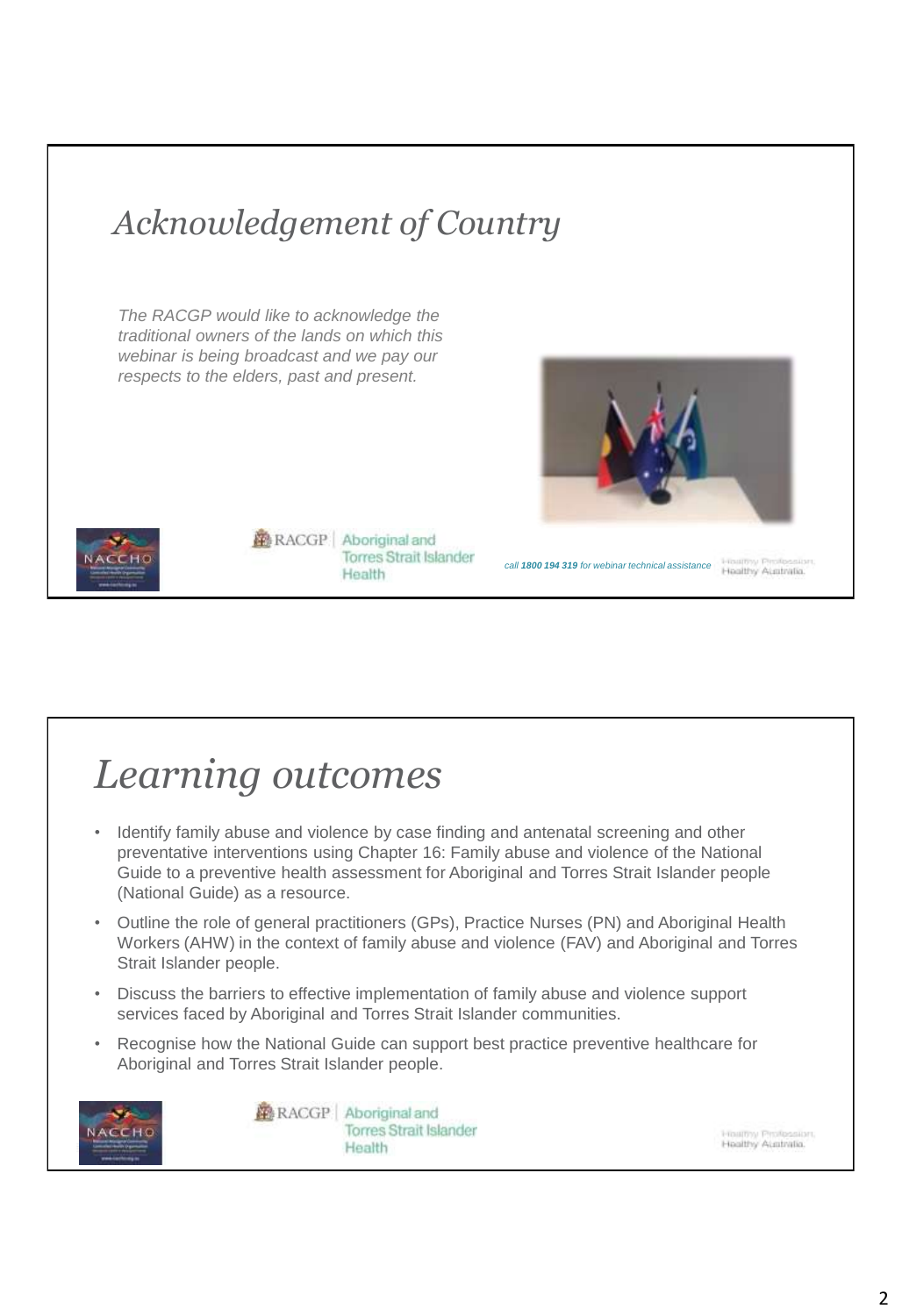# *Review of the chapter*

- Background
- Identification
- **Interventions**
- Recommendations
- **Resources**



**RACGP** Aboriginal and **Torres Strait Islander** Health

Hastery Professio<br>Healthy Abstrate.

## *Background*

- Family abuse and violence (FAV) is the term used in this chapter and covers victims, perpetrators and children
- Aboriginal and Torres Strait Islander women are x34 times more likely to be hospitalised
- FAV is the greatest driver for Aboriginal and Torres Strait Islander children being in and out of home care
- Aboriginal men have high levels of incarceration part of which is due to FAV
- The terms used to describe what is happening are often minimised and excusive of the abuse and violence



**RACGP** Aboriginal and **Torres Strait Islander** Health

Haston Profession.<br>Healthy Australia.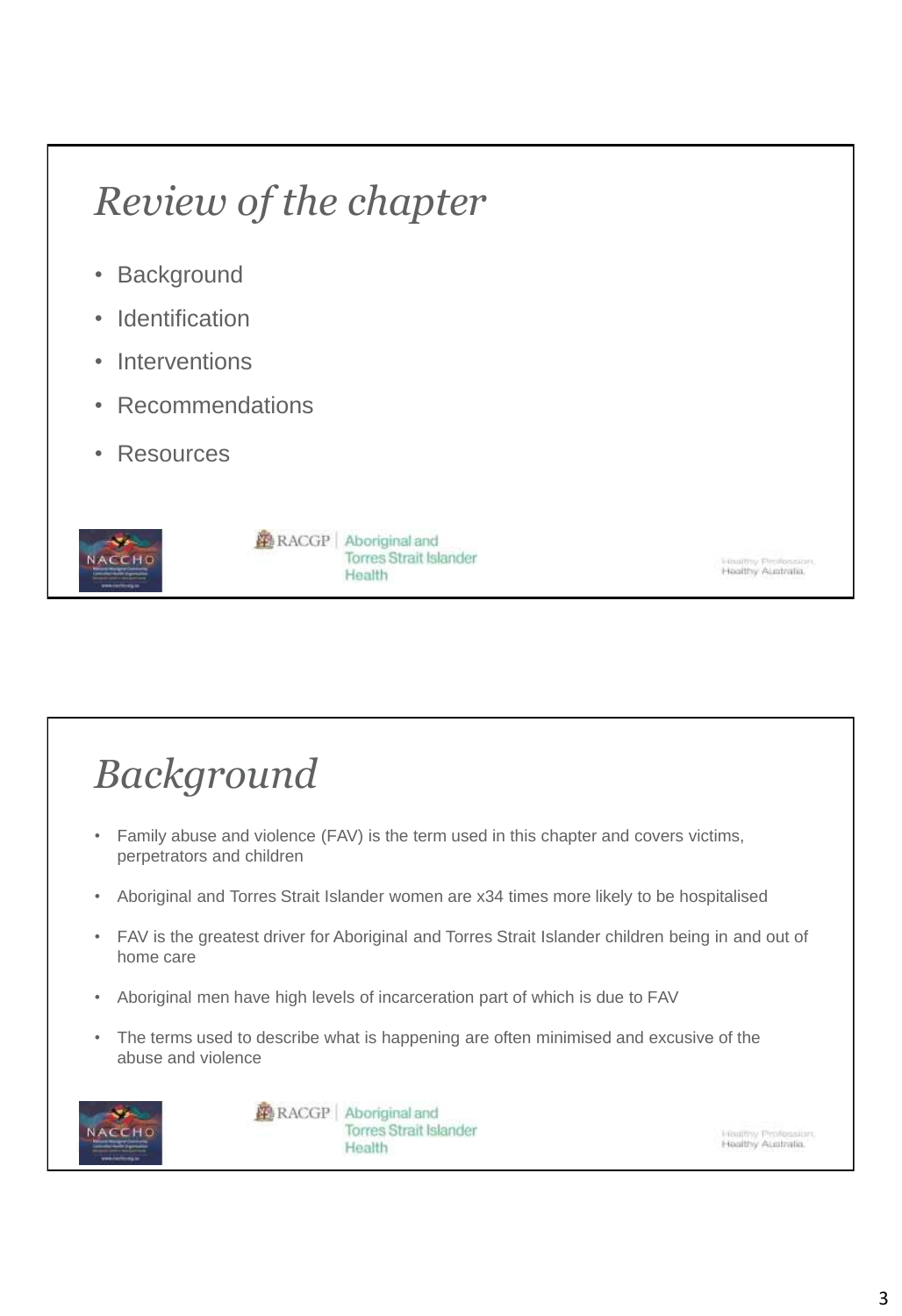# *Identifying family abuse and violence*

- Early identification and support
- Healthcare providers are likely to be the first professional contact for survivors so need to have necessary knowledge, skills and resources
- If victims present, then it may be with a range of symptoms depression, anxiety, insomnia, PTSD, nonspecific pain, drug and alcohol and in other ways - the underlying issue however is FAV
- Consider the children and requirements for mandatory reporting when their safety cannot be ensured
- Perpetrators are also being seen for other medical care and there is an opportunity with training to start to identify these people



**RACGP** Aboriginal and **Torres Strait Islander** Health

#### *Interventions*

- Asking women about FAV then working with the victims around safety and management (need to say this takes time and is more like treating a chronic illness)
- Thinking about the involvement of the whole community
- Thinking about the barriers
- **Screening**
- Case finding



**RACGP** Aboriginal and **Torres Strait Islander** Health

**INITEN Profession** Healthy Australia.

Healthy Australia.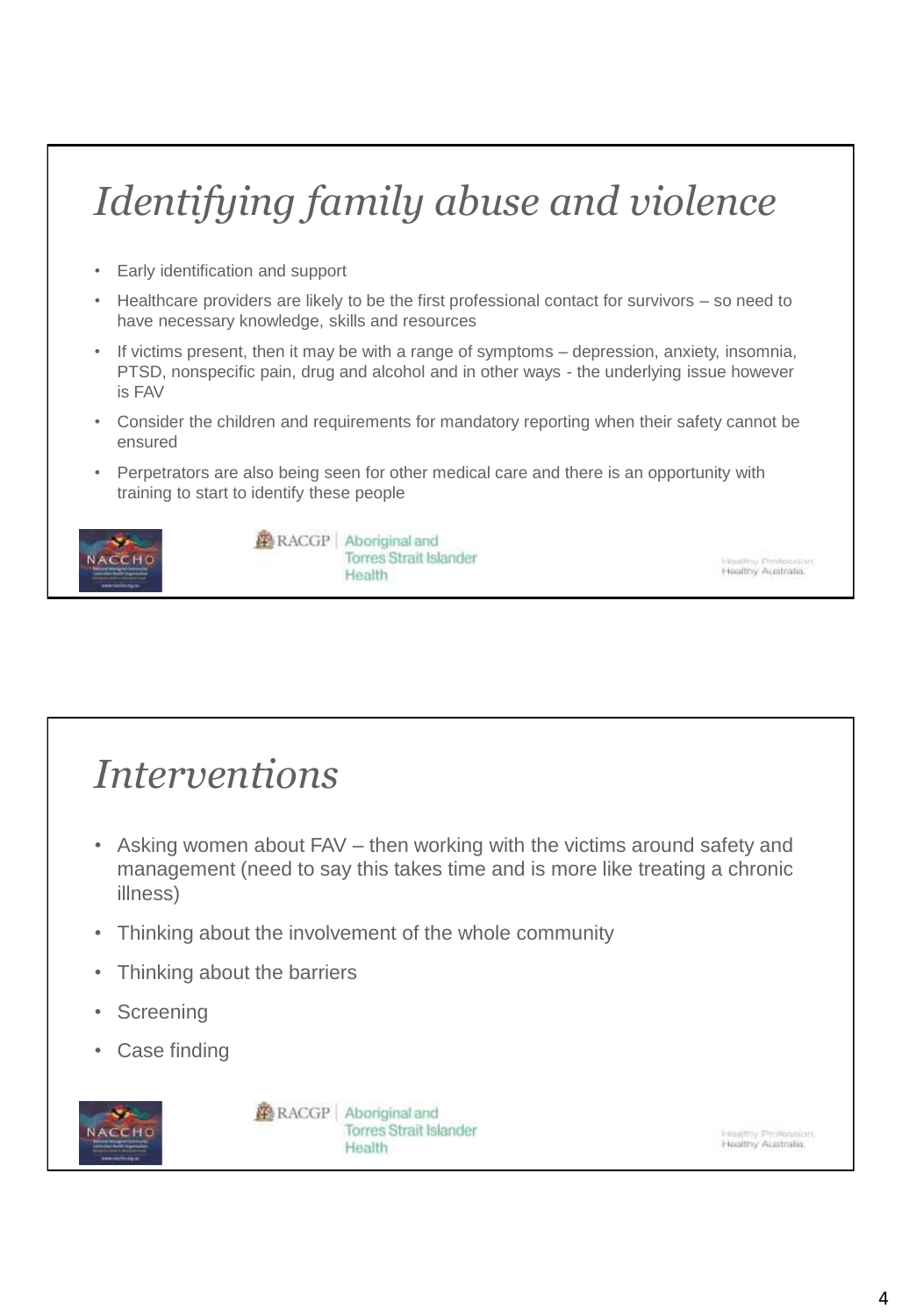#### *Recommendations*

- Screening
- Behavioural
- Environmental



#### RACGP | Aboriginal and **Torres Strait Islander** Health

Hastery Professio<br>Healthy Abstrate.

### *Screening and Case finding*

- Women receiving antenatal care screen at least once in pregnancy
- Victims of FAV the first aid of FAV is to ask and to address safety
- Perpetrators of FAV are presenting to AMS and GP with other medical needs asking perpetrators about what is happening at home and how conflict is being managed is a skill we need to develop
- Having a whole of service or practice discussion about how best to do this, support each other and know the services available in the area.



RACGP | Aboriginal and **Torres Strait Islander** Health

Hastony Profession.<br>Healthy Australia.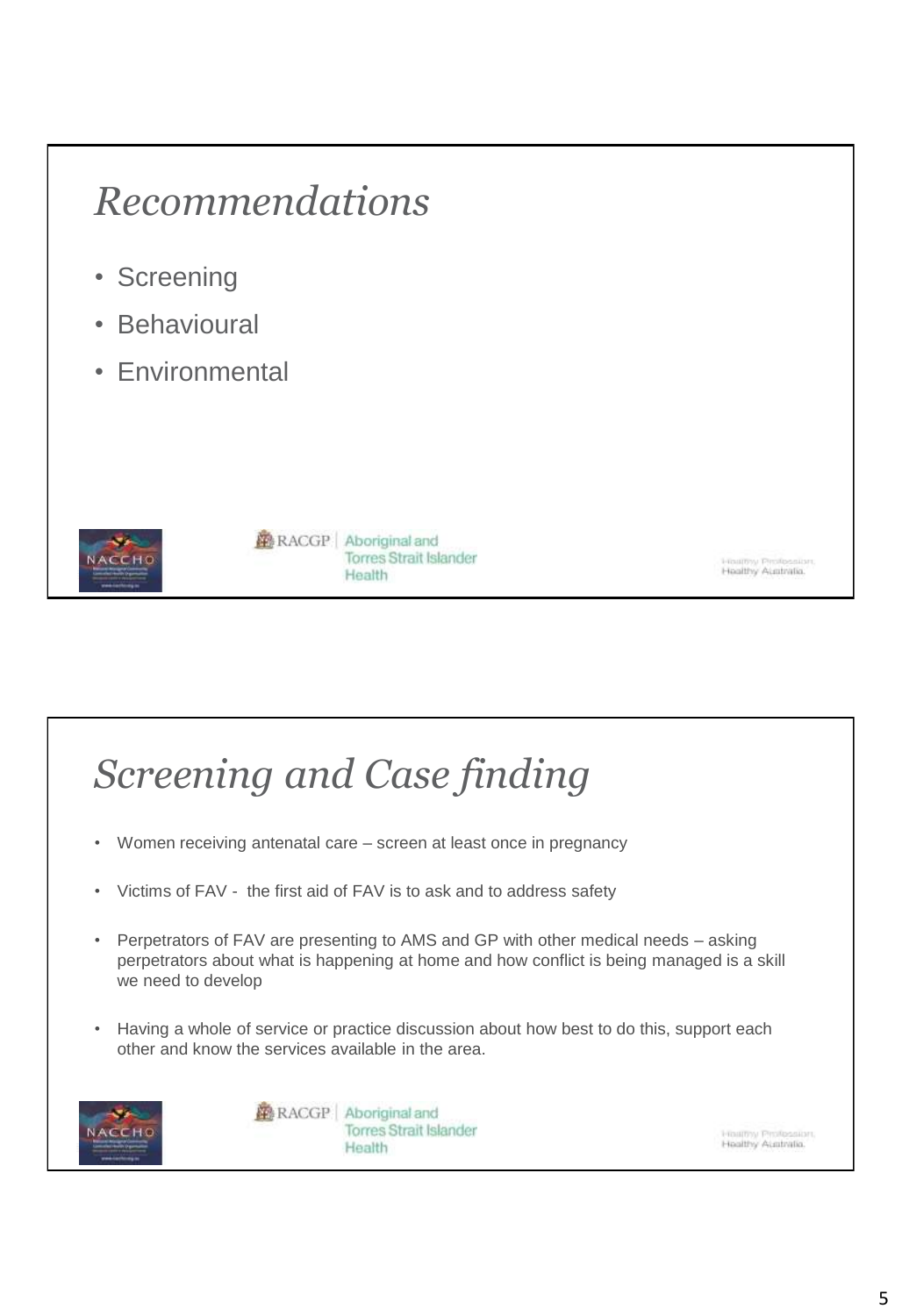#### *Behavioural*

- Consider high risk victims young women, those with a history of substance abuse, marital difficulties and economic hardship
- As part of antenatal care (see Chapter 2 Antenatal care)
- Perpetrators work to engage perpetrators in men's behavioural change groups where available or work towards having these provided
- Addressing the use of alcohol and drugs in patients and families (see Chapter 1 Alcohol and Chapter 4 – Young People)
- Healthcare providers need training, support to address FAV and opportunities for support and debriefing when addressing these issues with patients



RACGP | Aboriginal and **Torres Strait Islander** Health

#### *Environmental*

Programs and interventions that can assist with reduction and management of FAV include:

- School based programs for high school and adolescents which teach and promote healthy relationships
- Encourage the community to develop women's support groups, emergency shelter, legal assistance
- Support community and government initiatives to reduce alcohol related harm



RACGP | Aboriginal and **Torres Strait Islander** Health

iastery Profession Healthy Australia.

Healthy Australia.